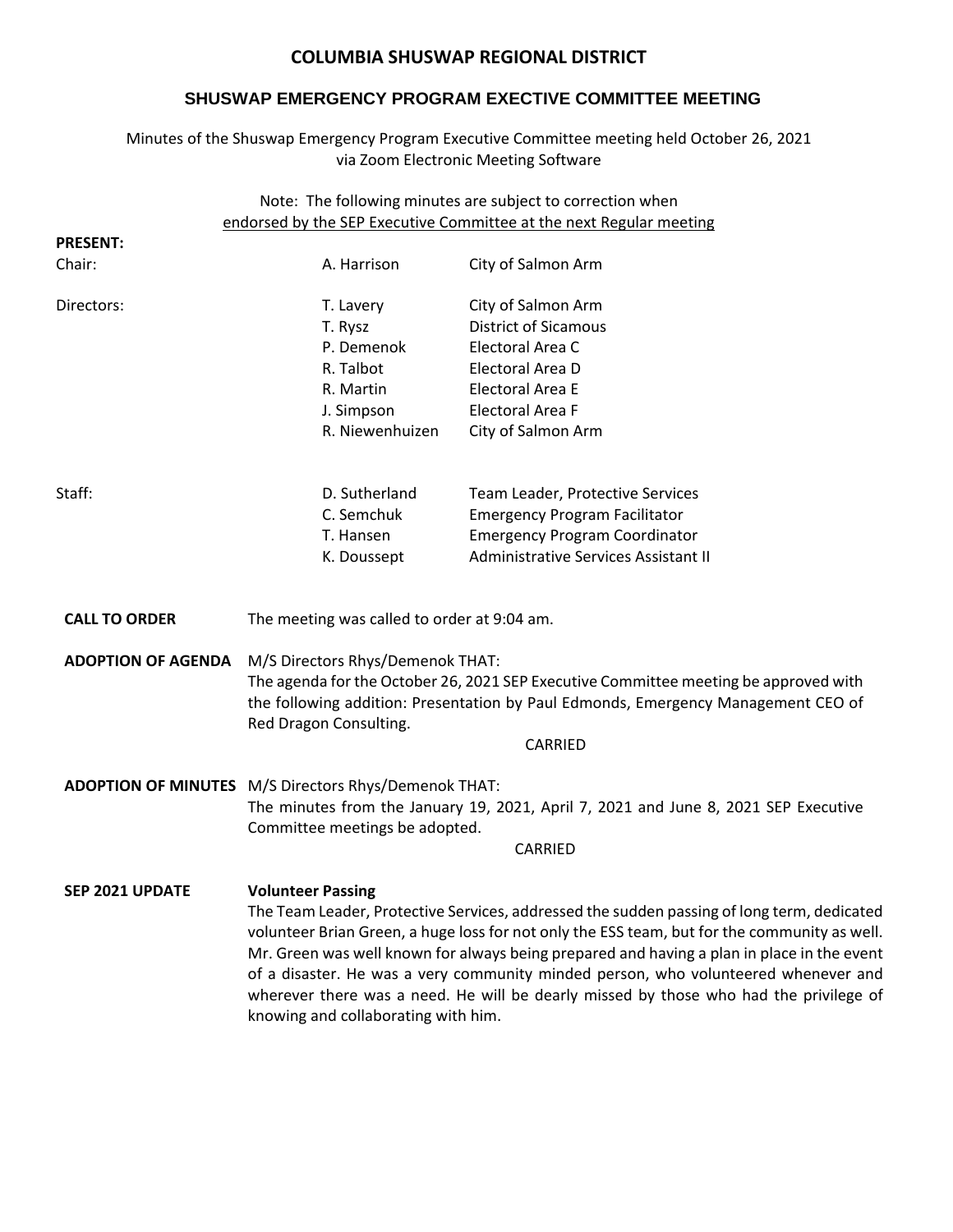#### **SEP 2021 UPDATE Emergency Support Services (ESS)**

**(cont.)**

The Emergency Program Facilitator provided an update for ESS. Along with the challenges of a very busy summer season, the ESS team was faced with implementation of a new digitized system released by the Province called the Evacuation Registration and Assistance Tool (ERA), which included virtual training for all volunteers to become familiar and comfortable using said equipment. Training was held in Salmon Arm and Sicamous to test the new ERA equipment and software.

ESS also received grant funding to purchase mobile equipment, which took the ESS team over 96 hours to get set up and ready for use.

The ESS team was activated for weeks before and after the EOC. The ESS volunteers have worked tirelessly and have volunteered hundreds of hours helping community members from all over the interior of BC. As of August 1, the ESS has provided support to 325 families with the Shuswap Team continuing to support two families that lost homes in Monte Creek (TNRD) until November 30.

## **COVID-19**

The Team Leader, Protective Services provided a COVID-19 update. Full masking is now in effect with the Provincial Health Officer suggesting an implementation of mandatory vaccines.

# **EOC, Wildfire Season and Debriefs**

The Team Leader, Protective Services provided an update on the 2021 wildfire season. This was an incredibly challenging and extremely busy season. The EOC was fully activated for approximately six weeks throughout the summer months from July 12 until the end of August, with over 5,000 people being evacuated from seven different fire areas.

Fires of note where evacuations occurred:

- Bews Creek Cat Ski Lodge
- Hunakwa Lake Fire various areas within Seymour Arm were evacuated.
- Two Mile Fire various neighborhoods within Sicamous were evacuated.
- Three Valley Gap Fire The hotel at Three Valley Gap, along with a few homes in the area were evacuated.
- Momich Fire (North of Seymour Arm) One family was evacuated.
- Gorge Fire Pete Martin Bay and Queest Village were put on evacuation order.
- White Rock Lake Fire This was considered the largest fire in BC this year. It affected many communities within several regional districts. Within the CSRD, Falkland was put on evacuation order and several surrounding areas were put on alert.

The Team Leader, Protective Services expressed concern surrounding the activations of the Cedar Hill and Sweet Bridge fires, as well as issues with the RCMP not having enough resources to assist with security during evacuations. There will be further discussions going forward on how to rectify these issues and address what occurred.

Overall, the Team Leader was incredibly pleased and proud of the success and response of the team and without all the efforts from the various NEP's, Fire Apparatus crews, Fire Fighters and various community members, there would have catastrophic losses in several communities.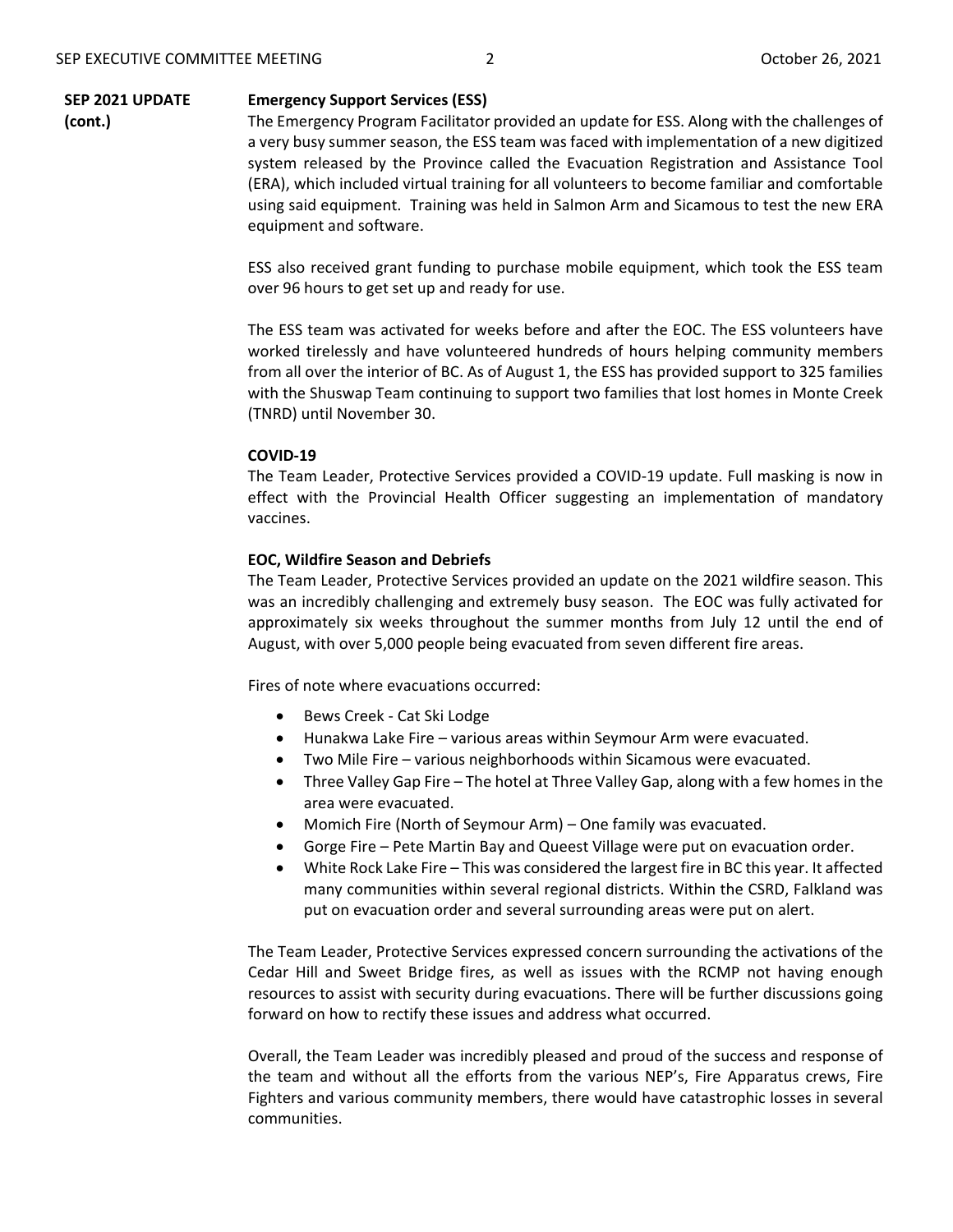**(cont.)**

#### **SEP 2021 UPDATE Post Wildfire Hazard Assessments**

areas.

The Team Leader, Protective Services provided an update with concerns over hydrophobic soil in some wildfire affected areas. A geotechnical engineer has been engaged and is currently working with Emergency Management BC (EMBC) to help mitigate risks in those

## **Gateway Slope Instability**

The Team Leader, Protective Services provided an update of the slope at the Gateway Lakeview Resort. The slope is still unstable and a local state of emergency is in place, along with an evacuation order and alert. The Ministry of Forests, Lands, Natural Resource Operations and Rural Development (FLNRORD) continues to work on the issue with engineers to address these challenges, but there is still water on the slope. The developer is not prioritizing this work as quickly as needed, so further internal discussion will be held as there may be need for potential Board involvement moving forward.

## **Newsome Creek**

The Team Leader, Protective Services provided an update on the Newsome Creek situation. The CSRD has recently received news that it was not successful with its two grant applications for mitigative measures. The MoTI is supporting the CSRD on another grant application that will be submitted within the next two weeks. The resident group for Newsome Creek remains supportive and concerned as the CSRD continues to work with them.

### **Neighbourhood Emergency Program**

The Emergency Program Facilitator provided an update on the Neighbourhood Emergency Program (NEP), and emphasized how critically important and invaluable the program is when called upon. There are now 52 NEP areas, with 8 new areas added this summer. Three NEP coordinators had previously stepped down and these vacancies remain. A meeting was held on October 13, 2021 for all NEP coordinators.

## **Evacuation Route Planning**

Paul Edmonds, Emergency Management CEO of Red Dragon Consulting provided an update that he is currently working on the evacuation route planning and is preparing drafts of his assessments.

# **FireSmart 2021**

The Emergency Program Coordinator provided an update on the 2021 FireSmart campaign, which has been successful to date, with uptake continuing to increase. In 2021 to date, 294 FireSmart assessments have been completed, which is the most recorded in a regional district in a five-year period. Electoral Area F and part of Electoral Area A are being added to the Community Wildfire Resiliency Plan (CWRP). The current grant application for 2022 should be announced in January or early February 2022. Moving forward, the CSRD will continue to apply for grants and would like for CWRP funding to be in place for all areas.

## **Mass Notification System**

The Team Leader, Protective Services provided an update regarding the Mass Notification System. The decision was made to launch the Alertable app prior to it being ready, due to increased wildfire activity. Although there were a few minor issues to be addressed, it was extraordinarily successful. The CSRD is pleased on the uptake and the ability to get notifications out to the public in a timely manner. As of mid - August there were over 11,000 users subscribed to the app.